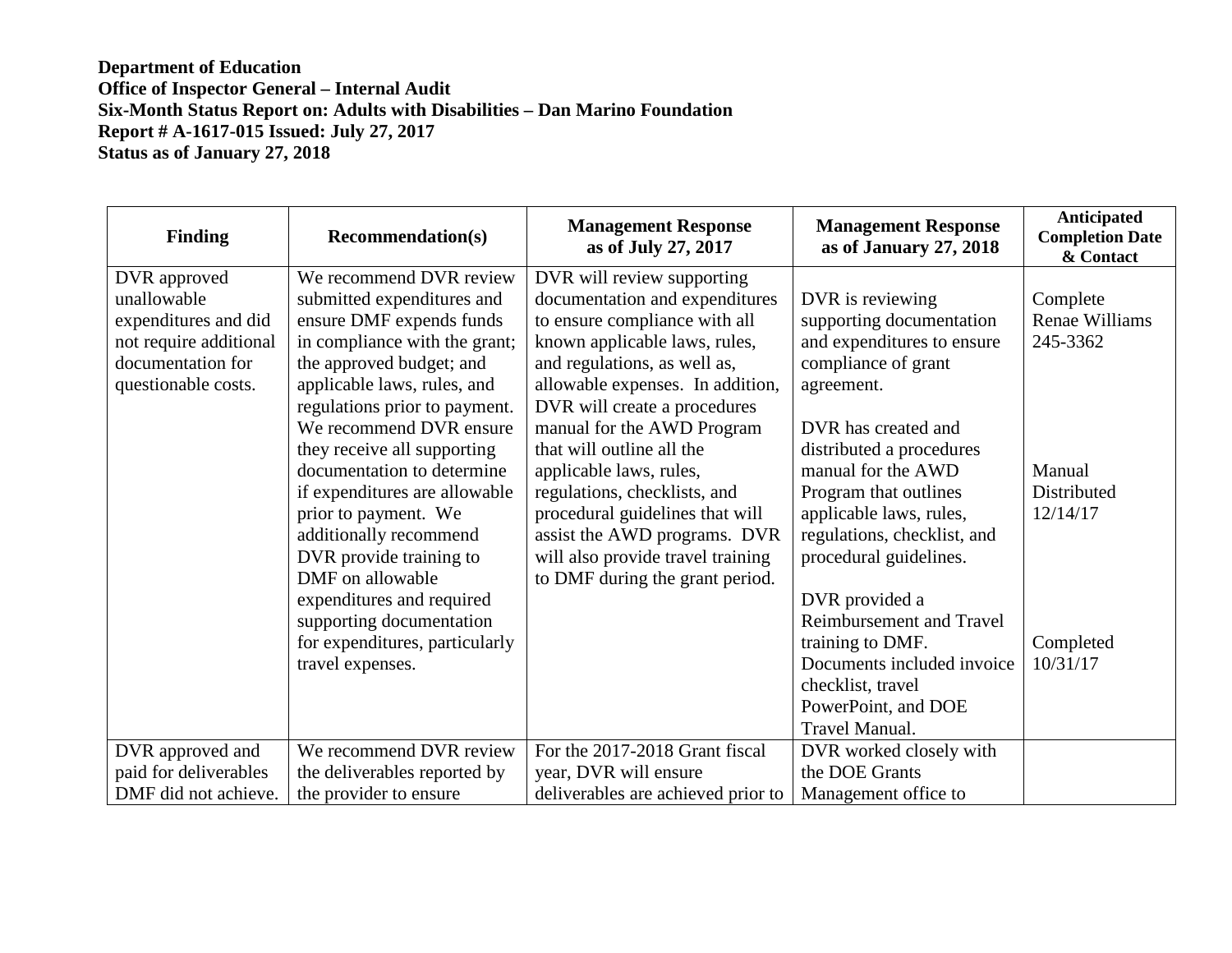| <b>Finding</b>                                                                                                                    | <b>Recommendation(s)</b>                                                                                                                                                                                                                                                         | <b>Management Response</b><br>as of July 27, 2017                                                                                                                                                                                                                                                                     | <b>Management Response</b><br>as of January 27, 2018                                                                                                                                                        | Anticipated<br><b>Completion Date</b><br>& Contact                     |
|-----------------------------------------------------------------------------------------------------------------------------------|----------------------------------------------------------------------------------------------------------------------------------------------------------------------------------------------------------------------------------------------------------------------------------|-----------------------------------------------------------------------------------------------------------------------------------------------------------------------------------------------------------------------------------------------------------------------------------------------------------------------|-------------------------------------------------------------------------------------------------------------------------------------------------------------------------------------------------------------|------------------------------------------------------------------------|
|                                                                                                                                   | achievement of deliverable<br>requirements prior to<br>approving invoices. We<br>additionally recommend that<br>DVR management review<br>amendments prior to<br>execution to ensure that the<br>deliverables are achievable<br>by the provider.                                  | approving invoices. DVR will<br>create a checklist that will<br>outline what is to be provided in<br>the quarterly reports by DMF.<br>For the 2017-2018 Grant fiscal<br>year, DVR will work with the<br>DOE Grants Management office<br>to ensure deliverables are<br>achievable prior to execution of<br>amendments. | ensure deliverables are<br>achievable prior execution<br>of grant. As of today, no<br>amendments has been<br>required.<br>DVR has created an invoice<br>checklist to ensure<br>achievement of deliverables. | Complete<br><b>Renae Williams</b><br>245-3362<br>Completed<br>10/12/17 |
| DVR did not review<br>the quarterly reports<br>timely and did not<br>ensure the reports<br>contained all required<br>information. | We recommend DVR track<br>the receipt of quarterly<br>reports as well as the grant<br>manager's review of the<br>reports to ensure DVR<br>receives and inspects all<br>quarterly reports in the<br>required timeframe. We<br>recommend DVR ensure all<br>required information is | DVR has created an invoice<br>tracking form that will be used to<br>track the receipt of the invoices,<br>payment of invoices, and any<br>reasons for delays in payment of<br>invoices. In addition, DVR will<br>provide training to DMF on what<br>is required in the quarterly<br>reports for prompt payments.      | DVR created an invoice<br>tracking system that<br>documents the date the<br>invoice was received,<br>request for additional<br>information, and the date<br>forwarded to financial<br>payments.             | Complete<br><b>Renae Williams</b><br>245-3362                          |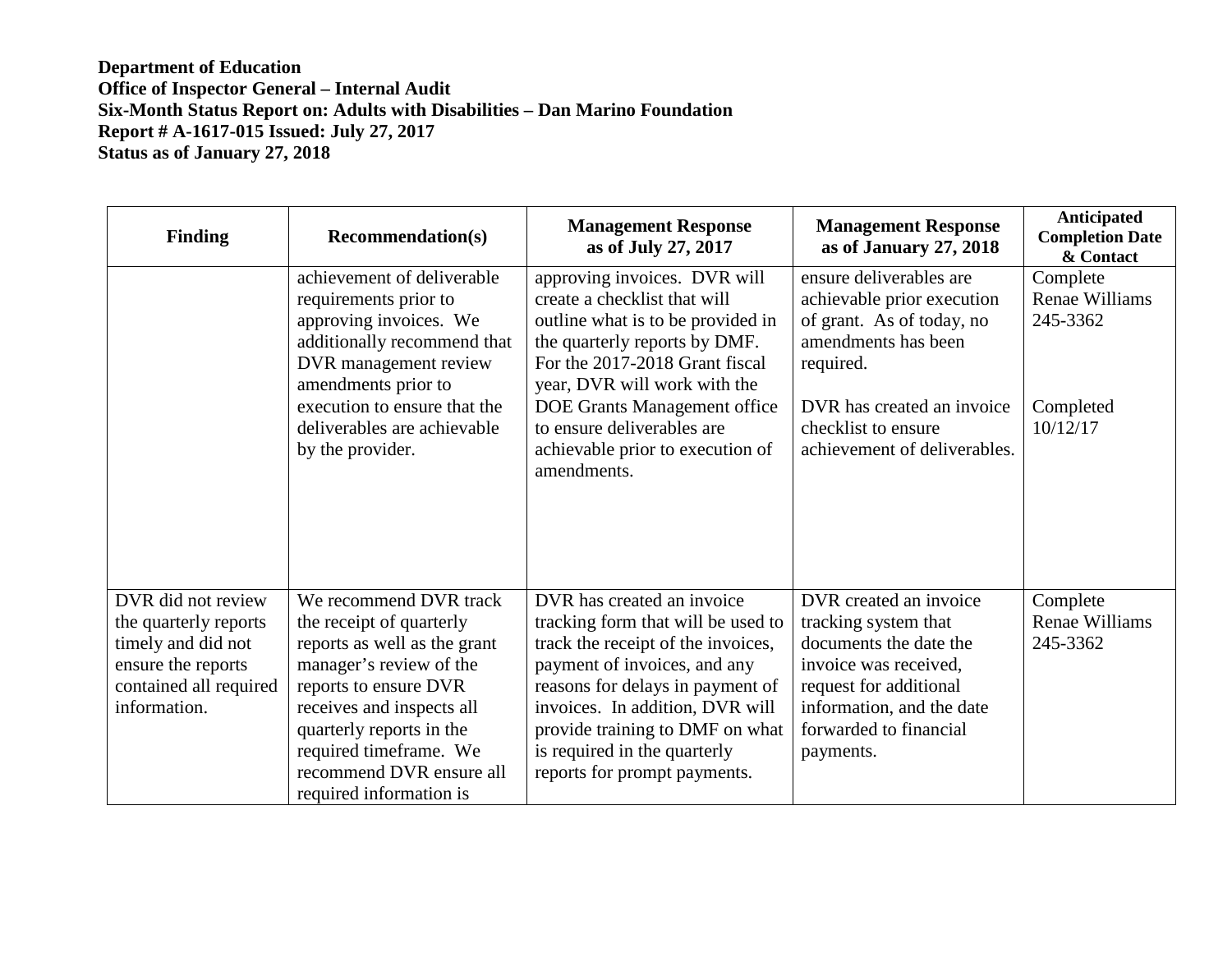| <b>Finding</b>       | <b>Recommendation(s)</b>                                                                                                                                                                  | <b>Management Response</b><br>as of July 27, 2017 | <b>Management Response</b><br>as of January 27, 2018                                                                                                                                                                                                                                                                                                                                                     | Anticipated<br><b>Completion Date</b><br>& Contact |
|----------------------|-------------------------------------------------------------------------------------------------------------------------------------------------------------------------------------------|---------------------------------------------------|----------------------------------------------------------------------------------------------------------------------------------------------------------------------------------------------------------------------------------------------------------------------------------------------------------------------------------------------------------------------------------------------------------|----------------------------------------------------|
|                      | included in the quarterly<br>reports prior to payment. We<br>additionally recommend that<br>DVR provide training to<br>DMF on the requirements for<br>submission of quarterly<br>reports. |                                                   | The DVR Grant Manager<br>reviewed and inspected<br>DMF's first quarter report<br>and invoice by the required<br>timeframe. The DVR Grant<br>Manager provided training<br>to DMF to ensure that all<br>required documentation was<br>provided in order for timely<br>payment to be made to<br>DMF.<br>DVR has provided training<br>to DMF on the requirements<br>for submissions of quarterly<br>reports. | Training<br>Completion date<br>10/31/17            |
|                      |                                                                                                                                                                                           |                                                   |                                                                                                                                                                                                                                                                                                                                                                                                          |                                                    |
| DVR did not make all | We recommend DVR ensure                                                                                                                                                                   | For the 2017-2018 Grant fiscal                    | For 2017-2018 DVR has                                                                                                                                                                                                                                                                                                                                                                                    | Complete and                                       |
| improvements to      | that all grant deliverables are                                                                                                                                                           | year, DVR will ensure all                         | ensured each deliverable is                                                                                                                                                                                                                                                                                                                                                                              | ongoing                                            |
| grant deliverables   | measurable, compensation is                                                                                                                                                               | deliverables are measurable and                   | measurable, compensation                                                                                                                                                                                                                                                                                                                                                                                 |                                                    |
| based on the DFS     | tied to each deliverable, and                                                                                                                                                             | compensation is tied to each                      | is tied to each deliverable,                                                                                                                                                                                                                                                                                                                                                                             | Renae Williams                                     |
|                      | financial consequences can                                                                                                                                                                | deliverable. A procedure manual                   | and fifteen percent of                                                                                                                                                                                                                                                                                                                                                                                   | 245-3362                                           |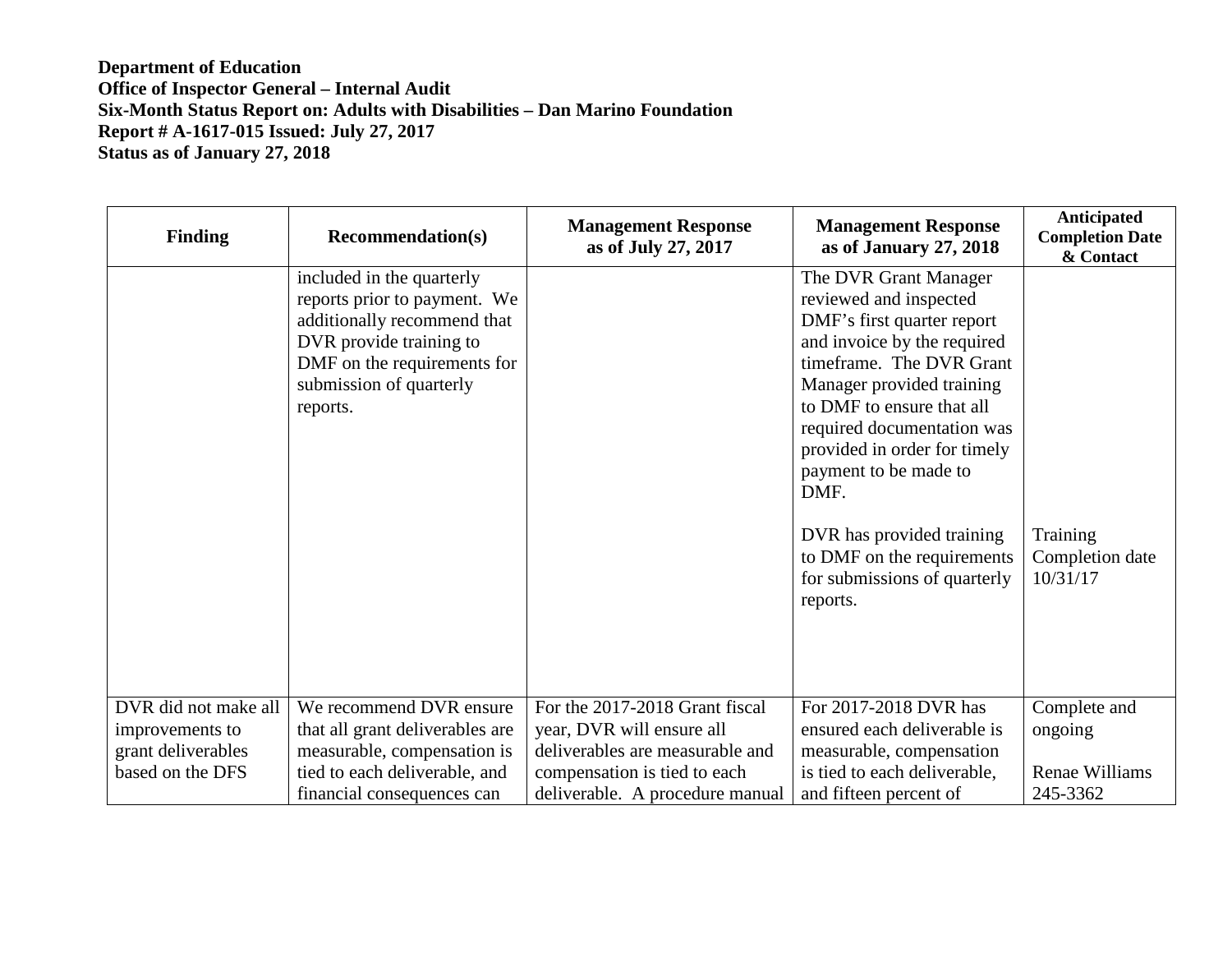| <b>Finding</b>                                                    | <b>Recommendation(s)</b>                                                                                                                                    | <b>Management Response</b><br>as of July 27, 2017                                                                                                                                                                                                                                                                                            | <b>Management Response</b><br>as of January 27, 2018                                              | Anticipated<br><b>Completion Date</b><br>& Contact |
|-------------------------------------------------------------------|-------------------------------------------------------------------------------------------------------------------------------------------------------------|----------------------------------------------------------------------------------------------------------------------------------------------------------------------------------------------------------------------------------------------------------------------------------------------------------------------------------------------|---------------------------------------------------------------------------------------------------|----------------------------------------------------|
| audit of the 2015-<br>2016 grant.                                 | be applied for unmet<br>deliverables.                                                                                                                       | will be created to assist the<br>AWD programs with creating<br>and meeting established<br>deliverables as written in the<br>grants. In addition, DVR<br>withholds fifteen percent of<br>DMF awarded funding to apply<br>any financial consequences for<br>unmet deliverables.                                                                | awarded funding is withheld<br>for applicable financial<br>consequences of unmet<br>deliverables. |                                                    |
| DVR did not include<br>outcome deliverables<br>in the DMF grants. | We recommend that DVR<br>include deliverable<br>requirements in future DMF<br>grants to address<br>employment after graduation<br>and staff qualifications. | For the 2017-2018 Grant fiscal<br>year, DVR will require DMF to<br>include employment reporting<br>during each quarterly report. For<br>the 2017-2018 Grant fiscal year,<br>DVR will require DMF to<br>provide staff qualifications for<br>each employee of the Adults<br>with Disabilities grant this is to<br>include any amendments also. | Deliverable requirements<br>have been included in 2017-<br>2018 grants.                           | Complete<br><b>Renae Williams</b><br>245-3362      |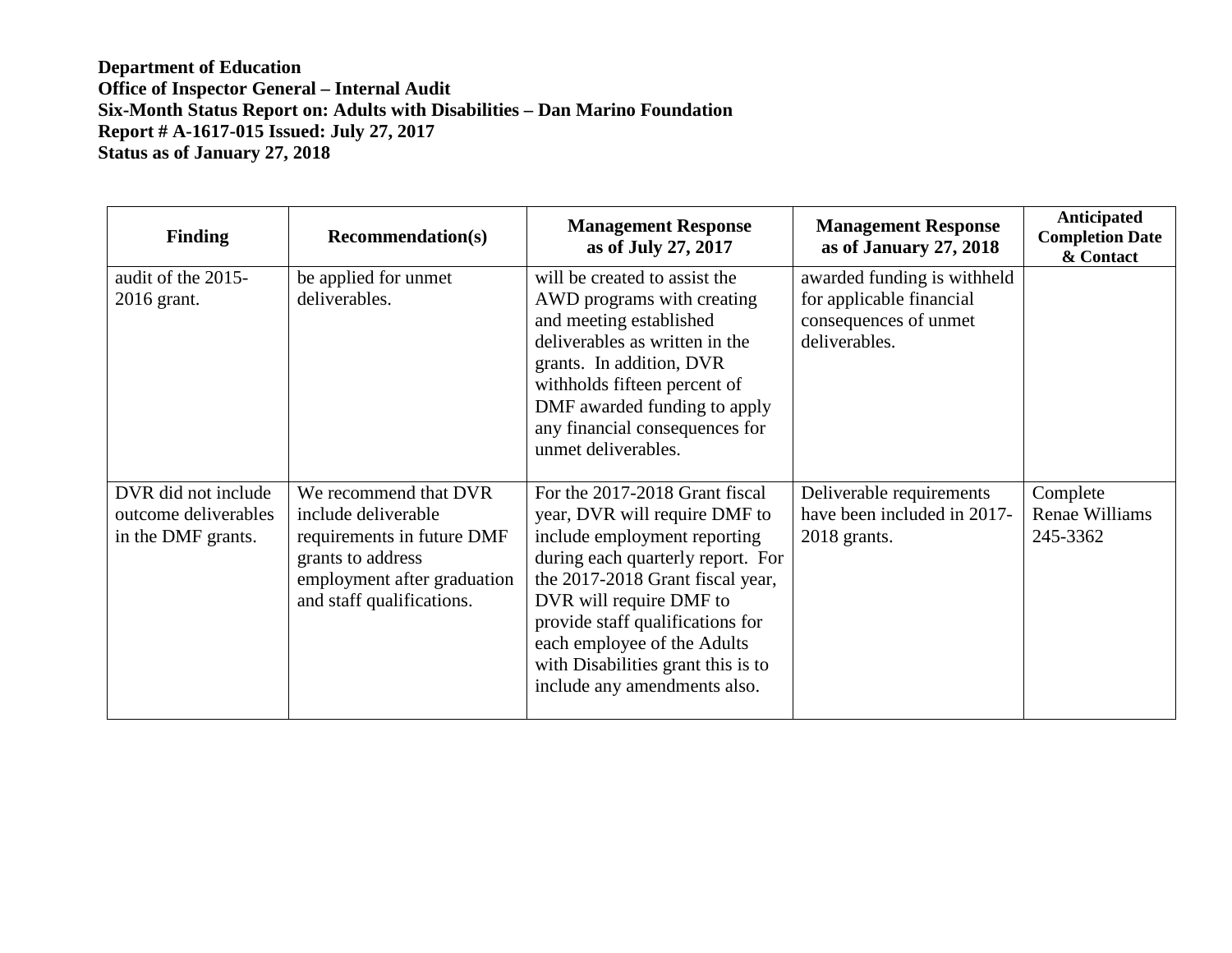| <b>Finding</b>         | <b>Recommendation(s)</b>    | <b>Management Response</b><br>as of July 27, 2017 | <b>Management Response</b><br>as of January 27, 2018 | <b>Anticipated</b><br><b>Completion</b><br>Date & Contact |
|------------------------|-----------------------------|---------------------------------------------------|------------------------------------------------------|-----------------------------------------------------------|
| DVR approved           | We recommend DMF ensure     | Unallowable expenditures:                         | <b>Reviewed DOE staff</b>                            | <b>Completed</b>                                          |
| unallowable            | all expenditures submitted  | Some expenses submitted for                       | feedback on unallowable                              | 10/6/2017                                                 |
| expenditures and did   | are made in accordance with | reimbursement were, in the past,                  | expenditures. Met with                               |                                                           |
| not require additional | grant terms.                | allowed/processed. As soon as                     | accounting staff to ensure                           |                                                           |
| documentation for      |                             | these unallowable expenses were                   | that unallowable                                     |                                                           |
| questionable costs.    |                             | brought to our attention, we                      | expenditures are not                                 |                                                           |
|                        |                             | discontinued applying them to                     | submitted.                                           |                                                           |
|                        |                             | this grant.                                       |                                                      |                                                           |
|                        |                             |                                                   | Travel:                                              | <b>Completed</b>                                          |
|                        |                             | Travel: As soon as the travel                     | DOE form training provided                           | 11/30/2017                                                |
|                        |                             | forms were brought to our                         | to DMF project                                       |                                                           |
|                        |                             | attention, we began using them.                   | management staff on                                  |                                                           |
|                        |                             | However, we may need further                      | 10/31/2017. Subsequent                               |                                                           |
|                        |                             | clarity on when to use "Map"                      | training provided to DMF                             |                                                           |
|                        |                             | Mileage" vs "Vicinity Mileage."                   | staff on $11/29$ and $11/30$                         |                                                           |
|                        |                             | A significant amount of travel is                 | with an on-demand training                           |                                                           |
|                        |                             | required by job coaches,                          | available for follow-up.                             |                                                           |
|                        |                             | employment specialists, and                       | Provided a detailed report                           |                                                           |
|                        |                             | behavioral support staff as our                   | explaining how mileage is                            |                                                           |
|                        |                             | program participants spend more                   | handled in our organization                          |                                                           |
|                        |                             | than 200 hours on internship                      | and will provide that                                |                                                           |
|                        |                             | sites. Often, these staff travel to               | explanation each time DMF                            |                                                           |
|                        |                             | multiple sites in one day, taking                 | policy for reimbursable                              |                                                           |
|                        |                             | them over the 50 mile/day guide                   | mileage differs from                                 |                                                           |
|                        |                             | for "Map Mileage." Further, our                   | FLDOE's calculations (e.g.,                          |                                                           |